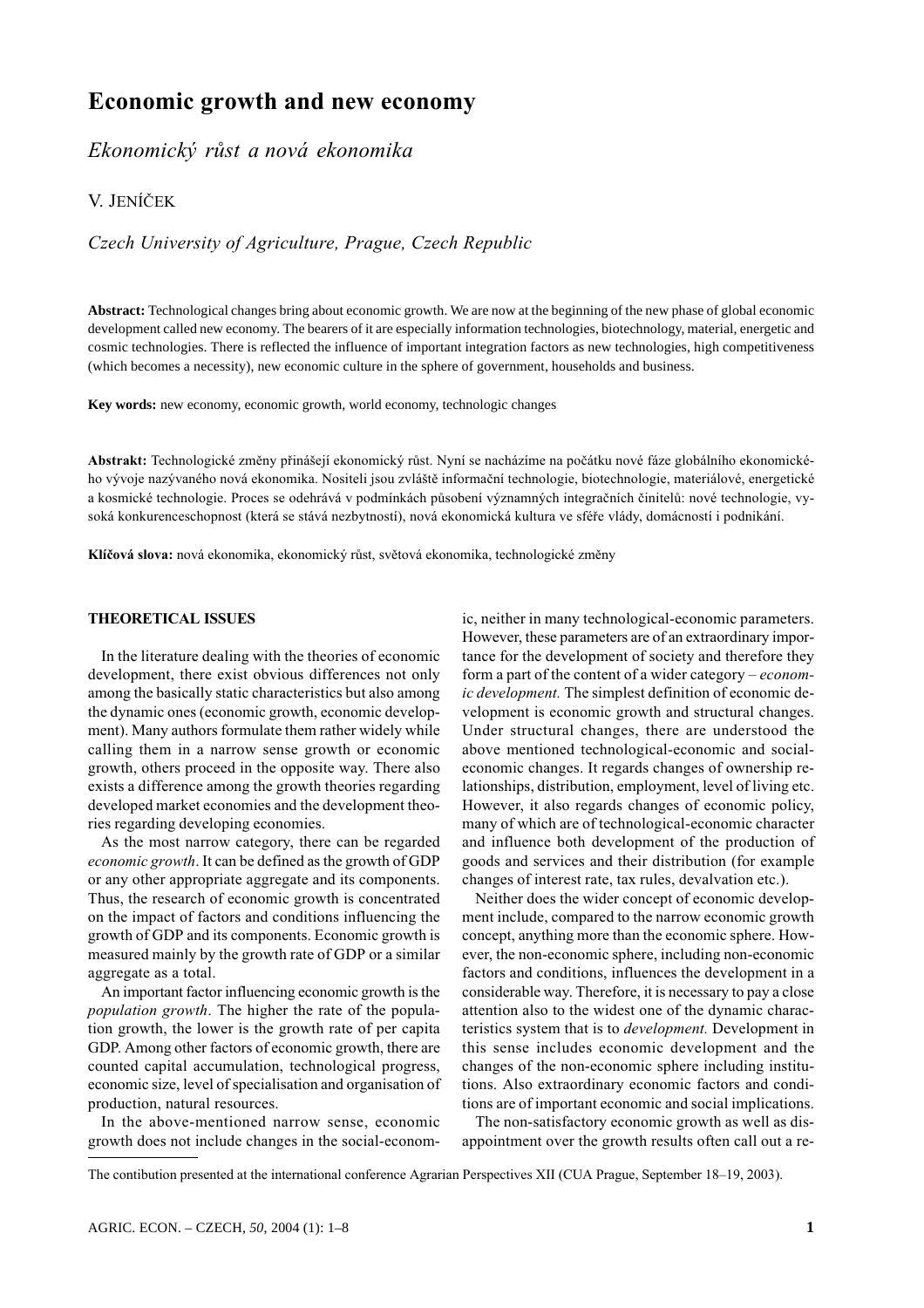peated interest about the categories of economic growth and economic development and their mutual relationship. which is disputed in the economic theory. Economic growth, the preference of which in the development strategies, economic policy and plans usually does not lead to the desired results, namely in the social-economic sphere, becomes an object of criticism. There even emerge theses, that economic growth did not lead to economic development in such cases, in other words, that there occurred economic growth without economic development. These theses support the idea, according to which economic development is a basically positive phenomenon, while economic growth by itself need not and often does not bring positive results.

The growth concept, expressed in short by the thesis "economic growth solves all" was and of course even now is regarded as a faulty one. However, not to reach one-sided conclusions, it is useful to take a clear viewpoint regarding the problematics of the relationship between economic growth and economic development. As an appropriate viewpoint, there can be regarded the foregoing explanation, stressing the narrow notion of economic growth, wider notion of economic development and the widest notion of development.

To this standpoint, there corresponds also the concept of sustainable development, which puts the utmost stress on environmental factors. Human activities have a negative impact on nature - they destabilise natural environment and endanger future life. If economic development is to be sustained, it is necessary to reach the present progress in several mutually interconnected spheres:

- $-$  economic
- $-$ human
- environmental and
- technological.

## **TECHNOLOGICAL CHANGES**

Accelerating technological changes are generally regarded as the main cause of economic growth.

According to Freeman, technological changes can be divided into four categories. The lowest grade is represented by incremental innovations consisting of progressive modifications of products and processes on a small scale. To a higher level, there correspond radical innovations which already represent a dis-continuity which can change the existing products and processes drastically, however, their usually isolated occurrence has not any far-reaching consequences for the economic system. An exception is represented by their clusters leading to the origin of new branches or sectors of industry and services (for example synthetic materials or semi-conductors). A still more important grade is represented by the changes which not only influence many parts of the economy, but at the same time, they are able to generate entirely new sectors. At present, the typical examples of this are typical information technologies, bio-technologies, material, energetic and cosmic technologies. The fourth and the highest category, representing really revolutional changes on a large scale, are the changes in the technological-economic paradigm, the consequence of which is the change in the production scale (the structure of costs and production conditions), distribution and management (organisation) across the whole system. It regards the creative storms of destruction, J.A. Schumpeter's heart of the long waves theory.

However, learning that the global economic development takes place in long waves lasting approximately fifty years is commonly connected with the works of the Russian economist N.D. Kondratiev from the 20ies of the 20. Century, even if the original idea does not come from him. There were identified four finished K-waves. Each of the waves, which can be divided into four phases – prosperity, recession, depression and recovery – uses to be connected with especially important technological changes – the main technological revolutions. In the case of K1, it regarded namely steam power, textile industry (above all that of cotton) and production of iron. In the following K2 wave, railway dominated together with the production of iron and steel. The prosperity of the K3 wave is usually connected with the development of energy production and the quick development of chemical and car industry. The base of the K4 wave should be primarily seen in the field of electronics, synthetic materials and oil-chemistry. Around the especially important technological changes, further innovations are clustering in production, distribution and organisation - what is finally spread into the whole economy. Such a diffusion of technologies stimulates economic growth and employment. Technologies by themselves do not present a sufficient cause for economic growth; favourable demographic, social, industrial, financial and other conditions are also necessary. Each K-wave has its specific geography. In K1, technological leadership belonged to Great Britain, France and Belgium, to which in K2 Germany and the United States were associated. The latter two countries reached the top of the leading countries in the following K3 wave, which was further represented by the previous leading group of countries and also by Switzerland and the Netherlands. In K4, the leading group comprised of Japan, Sweden and other industrial countries. Today, we are on the threshold of a new phase of the world economy development, on the base of the next, fifth wave of the global economic development, often called new economy, which includes namely information technologies, bio-technologies, material, energy and cosmic technologies.

In the historical development, there always prevailed economic growth over decline or stagnation in the world. However, it went on in a very disproportional way regarding both time and territorial allocation. A substantial acceleration and territorial spreading of economic development has occurred namely since the industrial revolution in the last third of 19. century. This modern *economic growth* was distinguished, compared to the past, by a relatively stable increase of the per capita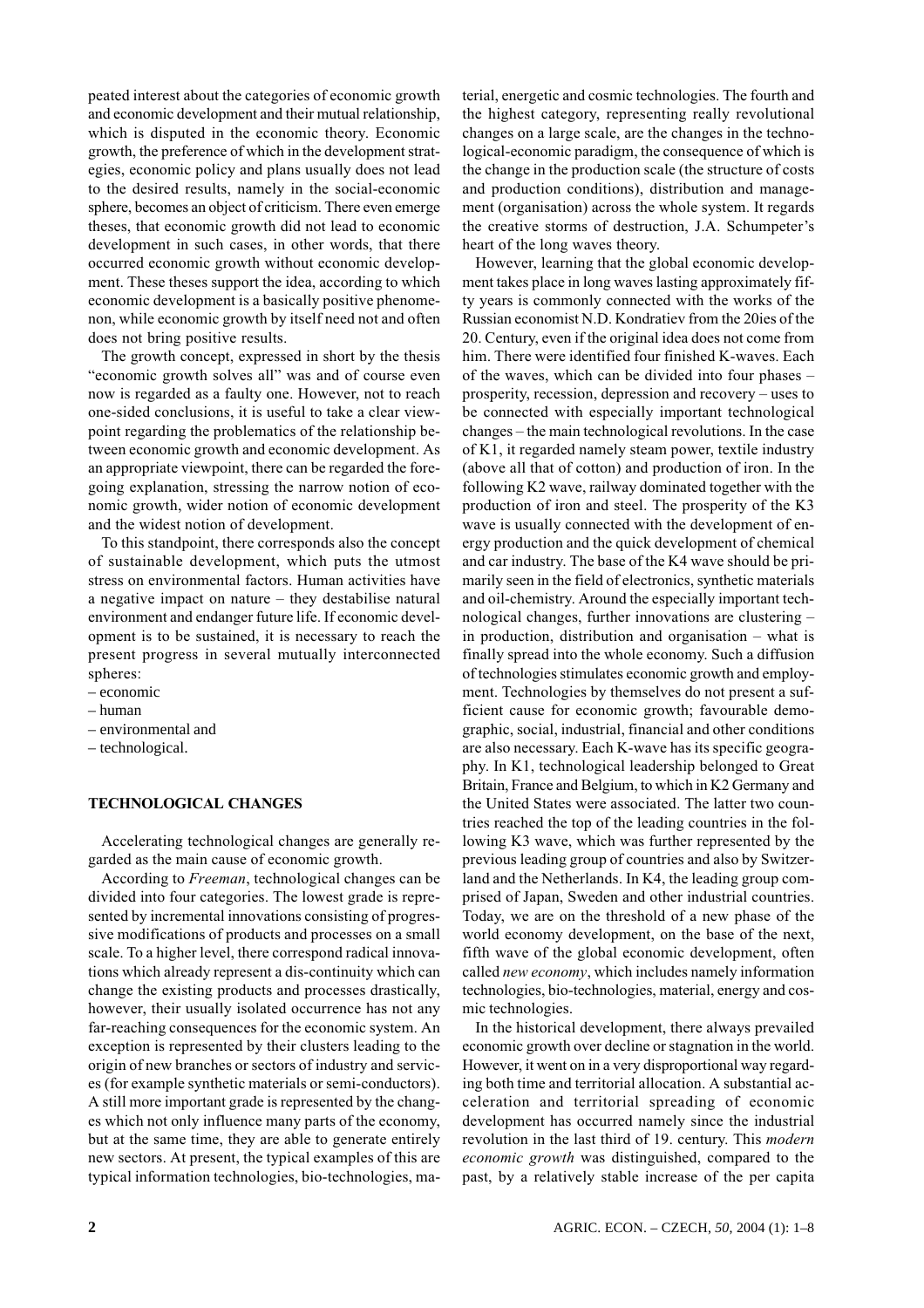

Figure 1. Long-term technological progress and GDP growth (in USD, 1992 prices) (Maddison 2000)

production, accompanied by population growth and usually also by substantial structural changes. Modern economic growth is a long-term process, which does not exclude temporary decreases and therefore a fluctuation, but the overall tendency is clearly that of increase. The rapid population growth connected to this process is, on a certain level, replaced by a slowed down population growth in some of the developed market economies and gradually even by reaching a stationary state. Under the substantial structural changes, there is meant above all the shifting of the core from industry to services and structural changes inside the sector of services. Modern economic growth is conditioned, from the historical viewpoint, by a hitherto not experienced development of sciences and research and their technological application (Figure 1).

#### WORLD ECONOMY DEVELOPMENT

The characteristics of world economy are connected to the post-war etap of its development. In its frame, the following phases can be distinguished:

– the first phase, following the renovation period (from the end of the war to the break from 40ies to 50ies), when at the same time the centrally planed economies (CPE) were formed and the classical colonialism started to disintegrate, including the 50ies and 60ies. It can be characterised as a period of relative prosperity.

- the second etap includes the critical period of 70ies and 80ies
- the third phase is represented by the 90ies up to the present.

1. phase. In the after-war period, a considerable acceleration of economic growth occurred, culminating in the 60ies. High rates of economic growth were typical for all main groups of countries.

The quick economic growth was accompanied by progressive changes of the sectors structure in all groups of countries. In the developed market economies (DME), the sector of services gained importance, while in developing countries (DCs) and centrally planned economies (CPEs), it was industry. This development was accompanied, however, by a series of shortcomings including a too high stress put on the heavy industry. Namely among the DCs, there existed considerable differences in the economic growth rate in total, as well as per capita, caused both by the different dynamics of the goods production and services and by the population growth differences.

The economic growth changes in the world as well as in the main groups of countries were influenced during the post-war development by different conditions and factors. In consequence of the CPEs origin and the disintegration of the classical colonialism by the end of 40ies and in the 60ies, three main centres were crystallised (the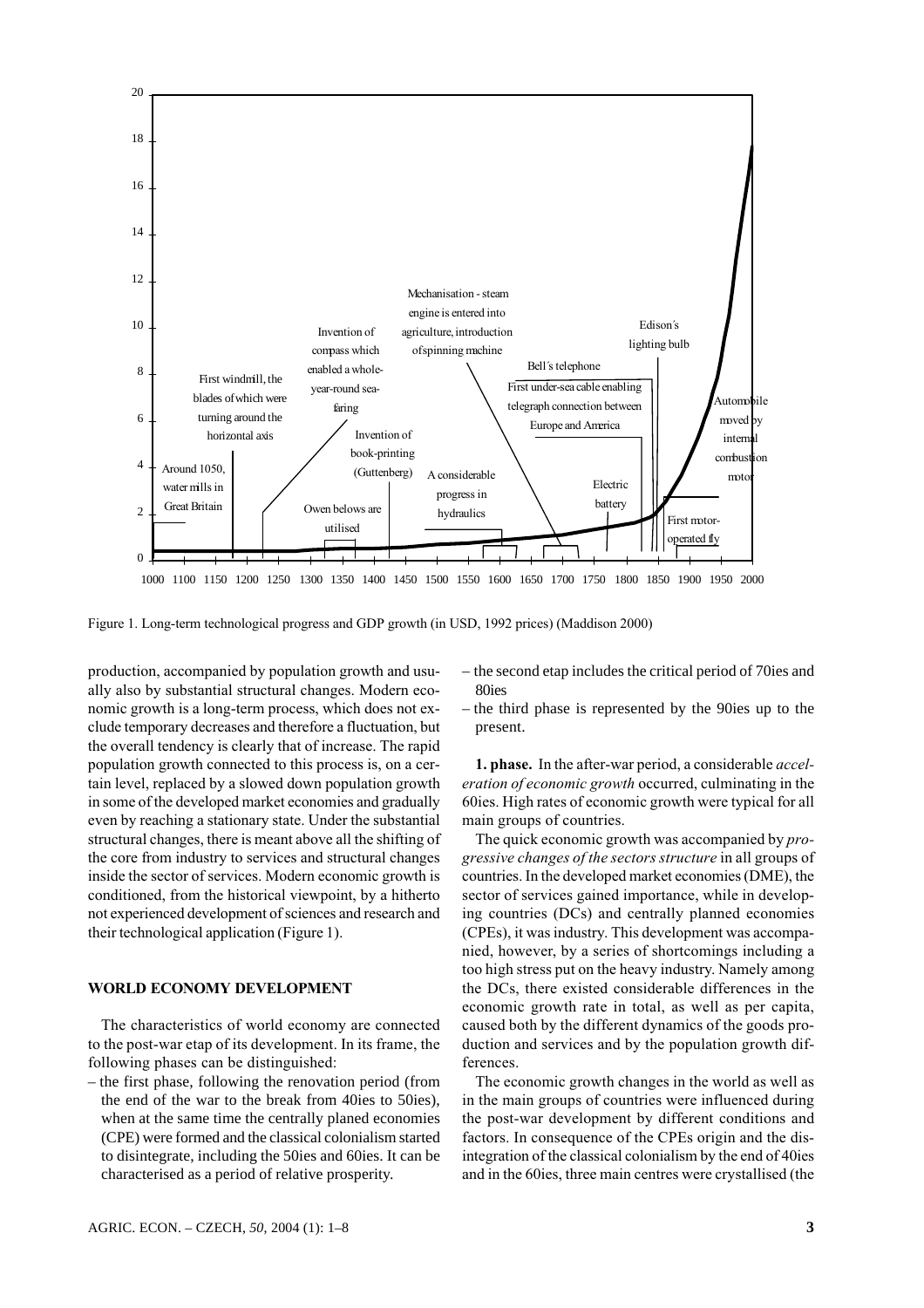USA, the EC, Japan); this phenomenon is usually explained mainly by the fact, that they managed to find and to develop such forms of economic relationships, which enabled a huge scientific-technological development as well as the increase of the level of living in their own countries and a mutually advantageous international economic co-operation. As the main factors of their dynamic economic growth in this period, there can be regarded a proper economic policy, international economic integration including attachment of DCs and the expansion of trans-national corporations.

Relatively favourable conditions for further growth prevailed also in DCs after their liberalisation. An increased economic role of the state, including attempts of the development planning and the growth of the state sector supported the industrialisation efforts which stregthened economic growth and the gradual introduction of the progressive structural changes. The prosperity of the DCs created a growing as a complex, even if fluctuating in time, demand for the traditional as well as modern export from the DCs. Moreover, the DCs started to utilise both direct and indirect advantages issuing from the starting economic co-operation with the DMEs.

Most of the European CPEs had not then yet suffered so much from the limits of the extensive economic growth and the bureaucratic-centralist system of management. Even so, in some of the countries, there merged attempts to correct the existing shortcomings in the form of economic reforms based on the idea of connecting "the plan and the market". However, these attempts were not successful. Their realisation was either politically interrupted, or their fulfilment did not succeed.

2. phase. However, in the 70ies, essential and hitherto unknown disturbances appeared in the world economy. As the most important of them, there can be regarded the so-called *structural crises*: the energetic (namely its decisive part – the oil crisis), the raw-material and the food one. There also emerged new phenomena as the *stagfla*tion and slumpflation (the combinations of stagnation and inflation, resp. of slumping down and inflation), followed by negative consequences both in the DMEs and DCs.

The food crisis was called out in 1972 by two main factors: the so-called hundred-years bad harvest, which afflicted namely South and South-East Asia and Sub-Saharan Africa, and the economic-political measures of the leading DMEs (the USA), who limited sowing areas during the period of the world agricultural production decrease. An acute lack of food and an enormous rise of its prices were stopped during two years. However, the food problem of the developing world had not been solved and it merged again at still more dramatic circumstances in the 80ies and 90ies. It will probably pose a serious problem even in the following years.

The raw-materials crisis originated at the same time as the food crisis. The temporary shortage and price increase of raw materials was conditioned mainly by the parallel existence of the industrial cycle in the conjuncture phase in three centres of the world market economy (the USA, Western Europe and Japan). The crisis was stopped in 1974, when a drop of the raw materials prices occurred. The forecasts of the time regarding an absolute raw material shortage had proved false. Namely the raw-materials oriented DCs as well as many DMEs, which took part, and still are taking the main part, in the prevailing mining and trade of raw materials, took advantage of the crisis. Other countries, which were mainly importing raw materials, were the losers during the raw material crisis development.

The *oil crisis* originated in 1973. Even if its origin was motivated politically (the fight of the Arab countries against Israel and their using the oil weapon also against its allies), its base was economic: the OPEC countries participated in the major part of oil production and export in the world. By limiting production, they realised their monopoly through increased price, which had risen from 2.6 USD per barrel in 1973 to 11.65 USD in 1974 ("the first oil shock") and even up to 36 USD in the years 1979– 81 ("the second oil shock"). During the 80ies, there occurred a gradual price decrease replaced by a fall even down to 14 USD and less in 1986. Since then, the price of oil oscillated between 15-18 USD till 1990, when it temporarily overreached even 40 USD as a consequence of the Iraq crisis. In the 90ies, the oil price dropped shortly under 10 USD, to get again over 30 USD on the break of the century and later on at the level fluctuating around 25 USD.

The OPEC action from 1973 meant the first breaking through the international division of labour on the side of the oil-producing DCs, the incomes of which increased from 100 bln USD in 1974 to 260 bln USD in 1980. The experience of the OPEC countries encouraged other developing countries in their endeavour to introduce the so-called new international economic order with the aim to overcome their dependant position with regard to the DME<sub>s</sub>

The oil crisis strengthened inflation and later on lead also to strengthening of the deflation impacts which accelerated the start of the economic crisis. Oil-importing countries, both DCs and DMEs, had to pay an increased price of oil to the OPEC countries and to other oil exporters including USSR. However, the DMEs managed to make profit from the so-called re-circulation of petrodollars, which the OPEC countries deposits in the Western banks. Also they managed to adjust flexibly to the changing conditions and applied a series of measures leading to savings in the oil consumption and the growth of its production. Many of the OPEC countries, on the other hand, over-estimated their possibilities and fell into debt, when the incomes from oil exports decreased under 100 bln USD in the mid-80s.

The *structural crisis* and other disturbances influenced the economic growth rate in a more negative way in the DMEs than in the DCs in the 70ies. Besides the oil exporting DCs, only the newly industrialised countries (NIC) registered a growth success, many of them became heavily indebted, however. Most DCs had nevertheless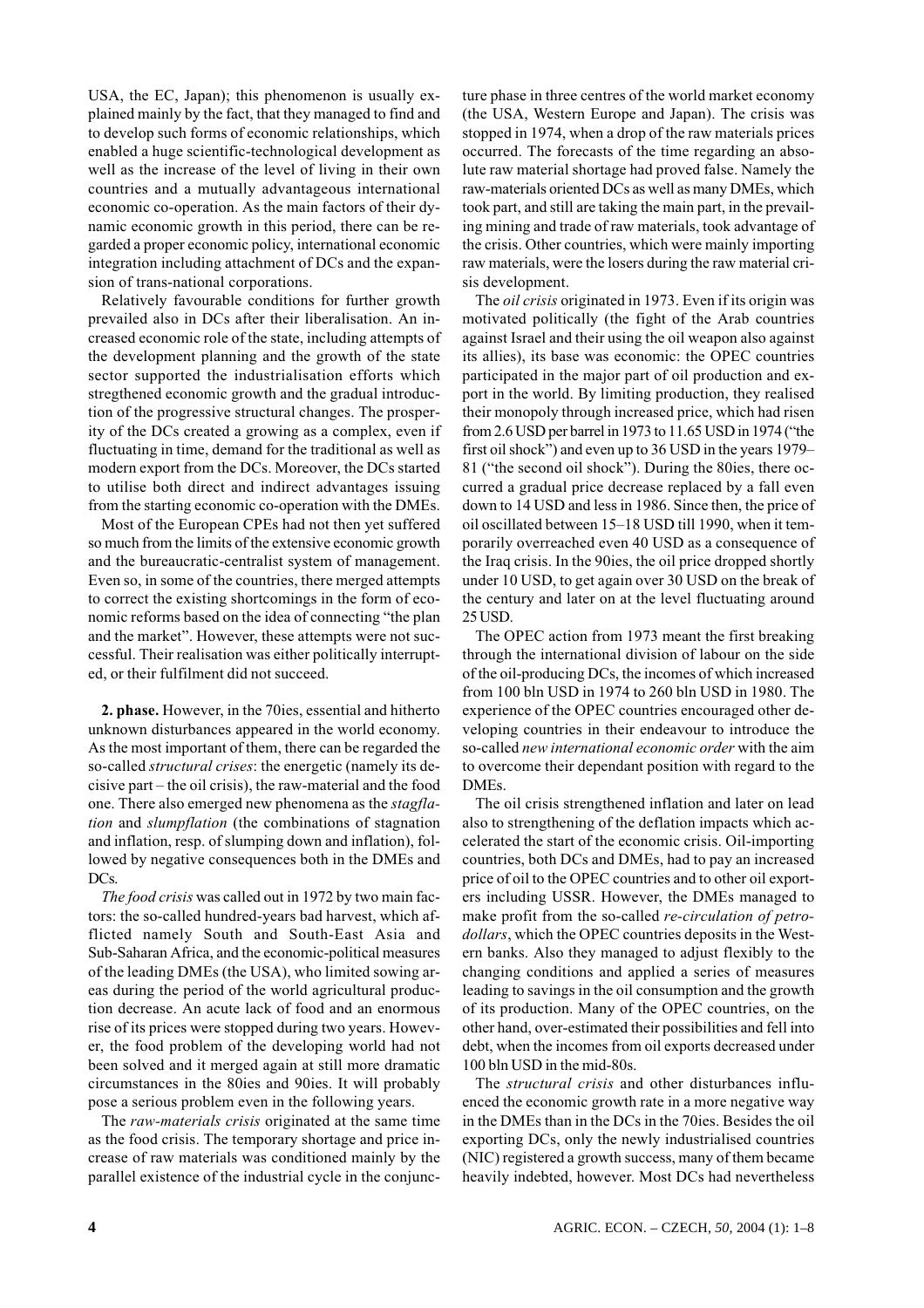been afflicted by considerable losses as a consequence of the controversial development of the 70ies, which reflected in the obvious slowing down of the development as a whole. Still more considerable slowing down of the growth and decreasing efficiency were registered by the DME<sub>s</sub>

The period of the 80ies was characterised by a series of unfavourable conditions, which could not but have led to a further prolongation of the decreasing growth trend. The longest and deepest economic crisis since the 30ies originated in the West, but its access was accelerated by the already mentioned "second oil shock". It hit most of the DMEs and DCs as well as the CPEs. Nevertheless. while the DMEs went out of the crisis relatively soon. owing namely to the quick scientific and technological progress and its still more quick technological application in production, the DCs have only lately showed the ability of a certain acceleration. The main reasons of their long-standing crisis and a not very persuasive enlivening are used to be looked for in the growing international indebtness, which cuts down their resources for financing economic growth. Another important cause is seen in the unfavourable development of the commodity market including the so-called oil anti-shock from 1986. This development reduced export incomes of a great group of the main oil exporters and pushed them into reducing the development programs. A great part of the DCs was negatively impacted by the combined consequences of both main causes. The CPEs fell into another crisis, of a different character, in the second half of 80ies. This was not a cyclical crisis, but a crisis interconnecting in itself both political and economic aspects. As the main reason of the weakening economic efficiency of the CPEs, preceding the deep crisis, there can be formulated the sharpening contradiction between the necessity of modern production factors development, namely of new technologies and highly qualified labour, which would be able to create and effectively utilise them, on one hand, and the impossibility to reach this goal in the conditions of the hitherto existing economic relationships including the bureaucratic-centralist planning and management answering to the obsolete type of the totalitarian society political structure, on the other hand.

However educating are the conditions and factors taking part in the slowing down economic growth, none the less educating are also the conditions and factors influencing the surprisingly long growth prosperity of the DMEs group (since 1983): technological progress, structural changes, the aggregate demand factors (governmental consumption and private consumption), changes of the international trade and the capital flow in dependence to the main currencies exchange rates, economicpolitical reforms ("supply side" reforms), capital markets liberalisation, lower inflation rate and other consequences of the monetary policy and price drop of the commodities in the world market (Eurostat 2002).

The mentioned factors and elements were mostly interconnected, but they never acted at the same time. However, weakening of some of them was replaced by strengthening of the others. For example, in consequence of the changes of the main currencies rates. Japan replaced the USA in the role of the "growth force" based on domestic demand and the abroad investments activity growth in the second half of the 80s.

In the second half of the 80s, there occurred a certain acceleration of economic growth in the world economy. This dynamics was, however, the consequence of the growth results improvement of the DMEs and certain regions of the DCs (Asia); on the other hand, it incorporated the lasting slow-down and fluctuating development rates of the other developing regions (Africa and Latin America), and lastly also the non-precedent absolute drop of the former European CPEs, the present transforming economies, in connection with the political changes of the end of the 80s.

3. phase. However, at the beginning of the 90s, a radical change had started. For the first time in the post-war history, there occurred a world recession - in 1991, a lower productions of goods and services was recorded than in 1990. As the main factors of this decline, there are regarded mainly the problems with which the DMEs met (including the impacts of the Persian Gulf crisis) and which caused a considerably slowed down temps in some of these countries, for example Japan, or a direct drop, as in the USA, Canada and the United Kingdom. The further, and immediately unambiguously critical effect was registered regarding the transition of the Central and Eastern European countries from centrally planned to market economies. This transition is in harmony with the prevalent types of economic reforms and is necessarily connected with several years of the production decline.

Even if both DMEs and DCs went through important changes during the 80s, still far more important changes were registered in the development of namely the European CPEs. They did then met with the obstacles, which questioned the core of the ruling social system itself. The issue has been found in a non-precedent transformation of the Central and Eastern centrally planned economies into market economies. In the economic field, the transition to market economy won over the alternative of economy oriented at the connecting of plan and market. These changes are not only have a qualitatively differ-

Table 1. Differentiation of the yearly GNP growth per capita

|                          | Numbers of countries according<br>to the yearly per capita GNP<br>growth in the years 1980–2000 |  |  |
|--------------------------|-------------------------------------------------------------------------------------------------|--|--|
| Growth rate over 4%      | 20                                                                                              |  |  |
| Growth rate $3$ to $4\%$ | 13                                                                                              |  |  |
| Growth rate 0 to $3\%$   | 79                                                                                              |  |  |
| Long-term decline        | 59                                                                                              |  |  |

Source: World Economic and Social Survey 2001, p. 76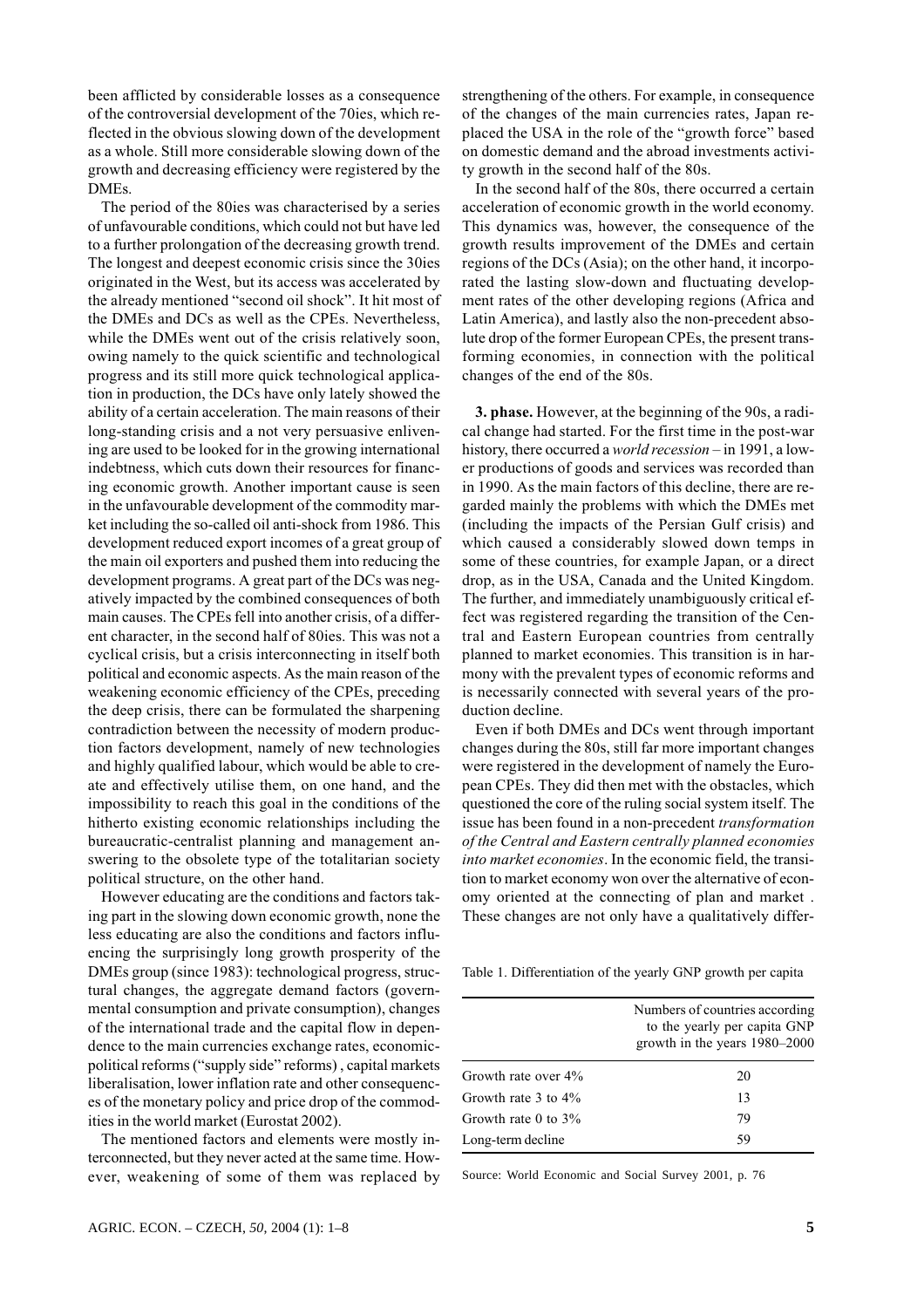ent type, but also mean the disintegration of socialism on the world scale. Together with this disintegration, there moreover occurs a metamorphosis of the whole postwar system of the world economy: the system based on two different complexes showed a clear trend of the change into the unified system - world market economy (Table 1).

## NEW ECONOMY

It was in the USA, where the new economy was still more pushing forward in the 90ies. It was expressed by superlatives only till now: no inflation to speak of, a high level of stocks value which was growing by the rate of more than four per cent during the last four years, full employment and budget surpluses.

At present, all is different. Problems have emerged in the commodity as well as in the labour market. Will new economy survive this crisis? The answer is clear: it will survive and spread all over the world and it shall become an omnipresent phenomenon finally. It will form our economy as well as our lives for decades. New economy disposes of four mutually integrating driving forces: technologies and competitiveness on one hand, and new economic culture in the government sphere, households and business on the other (Figure 2).

Technology is the most conspicuous part of it: the telecommunication revolution is literally all-pervading and spreads much more quickly, than for example telegraph or telephone managed in its time. There exists also another information revolution, which is based on the ability to create software programs restructuring dramatically the primarily given tasks, be it in the sphere of accounting, tickets sale, projects financing, shopping and even entertainment. However, this part of the revolution has not reached is limits yet, we are just at the beginning. The computer capacity explosion will shortly bring about



![](_page_5_Figure_7.jpeg)

The service investments in research, development and new technologies (GDP share)

Source: Eurostat, European Commission – European Innovation Scoreboard 2002, p. 26–30

Figure 2. Research, development and new technologies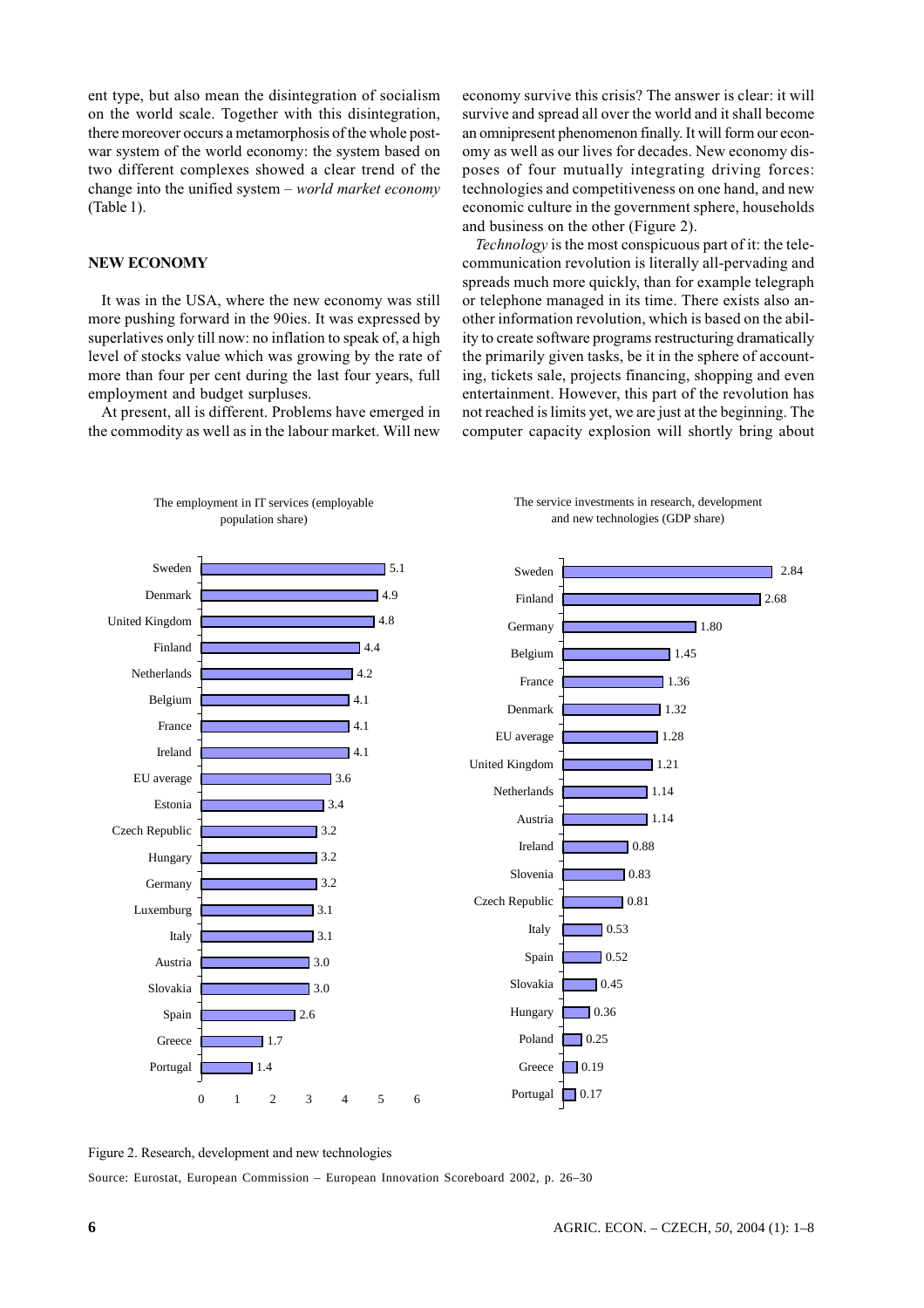#### Table 2. Development and new technology

|                                                       | Czech Republic | EU average $(15)$ | EU new countr.<br>average $(10)$ | <b>USA</b> |
|-------------------------------------------------------|----------------|-------------------|----------------------------------|------------|
| College education (population share)                  | 9.0            | 21.2              | 17.5                             | 36.5       |
| Government expenditures for research and development  | 0.54           | 0.67              | 0.41                             |            |
| State expenditures for research                       | 0.81           | 1.36              | 0.32                             | 2.04       |
| International EPO patents (per 1 million inhabitants) | 12.1           | 152.7             | 7.1                              | 49.5       |
| Expenditures for IT (GDP share)                       | 9.5            | 8.0               | 6.0                              |            |

Source: Eurostat, European Commission - European Innovation Scoreboard 2002, p. 26-30

enormous possibilities, which are now still outside the sphere of our imagination (Table 2).

High competitiveness becomes a law, and that even in the countries where it is shunned (Germany, France, Japan) and elsewhere. The moving forces of competition are of course the rules of the world trade, which becomes more efficient owing to the modern technologies and limiting of the social state. The share holders insist upon getting their own. The speculation capital is at anybody's disposal, and that in an unlimited measure. Therefore, only a small step is still necessary to the abolishment of the protected markets. New economy does mean a move forward without any considerations, but everybody, who is minimally in the position of a buyer, is a king.

The third driving force is the new economic culture. Central banks and the Ministries of Finances have already learned, that stable prices and healthy budgets contribute in a quite extraordinary way to the global prosperity. Important also is, that the individual actors as well as the whole enterprises have received the basic message from the world, where everything is possible:

If you have a problem, do not rely on the government, solve it by yourselves!

These approaches have basically changed the mechanism, by which the world was functioning for so long: the middle management, that fort of tradition, was almost liquidated, and, as in every revolution, the status quo protagonists were expelled. Young people want to work in newly developing organisations.

Josef Schumpeter (born in Třešť by Jihlava, an unsuccessful Austrian Minister of Finances from the break of the century – he was then only 21, later a bankrupt banker and finally a great Harward economist) called this process the "creative destruction". In his ideas, he counted with trade as the changing rules of the game or important innovations, which would have a shocking influence on the markets, the result of which is, that prices, players as well as the rules of the game are changing in the whole economics. In this process, when the old and tired societies are liquidated, a great regrouping and mixing takes place, which greatly increases productivity.

There exists no better example of *Schumpeter's cre*ative destruction (Schumpeter 1966) than what happened during the last decade in America. However, this is not any more the story of the USA. At present, creative destruction hit almost the whole world. Sceptics still go on arguing, that competitiveness and technologies are causing a havoc and destroying harmony in the society, that they create unequalities and liquidate t he middle class. The truth is, that new economy is hard towards those, who live on the costs of the taxpayers and shareholders. But it is also the truth that it offers great chances to energetic people, who were long left outside. An interesting fact is, that in the USA, it meant full employment and improvement of the economic status of the poorest. People often change jobs and have got to learn. But who would like to go back. It is neither the parents, who can see great opportunities in front of their children, neither the children, who have just got enough time to really live their lives. This is also the creative destruction.

## **CONCLUSION**

New economy matures. It does not offer a quick way to wealth, does not multiply the economic growth rates and also it is not applied as easily as that. New economy means a hard labour its miracles are limited, but real. At many places, it has already managed to turn the world upside down: Finland has become a developed technologies centre, Germany is lagging behind a little, since changes are often underestimated in this country, and the Japanese dropping economy was saved only by its great technological potential. Central banks and the Ministries of Finances cannot create the false feelings of prosperity any more.

Globalisation, the accompanying phenomenon of new economy, is a double-blade weapon, however: it is the driving force of economic growth, new technologies development and the growth of the level of living in the countries both rich and poor, but it is also a controversial process which damages national sovereignty, corrodes the local culture and traditions and threatens with the economic and social non-stability. The key question of the 21. century therefore is, whether the states will be able to control this process, or whether they will become its victims.

Economic history is, for a great part, the story of the expanding market: from the farm to town, from the district to the state, from one state to another. In the 20. cen-